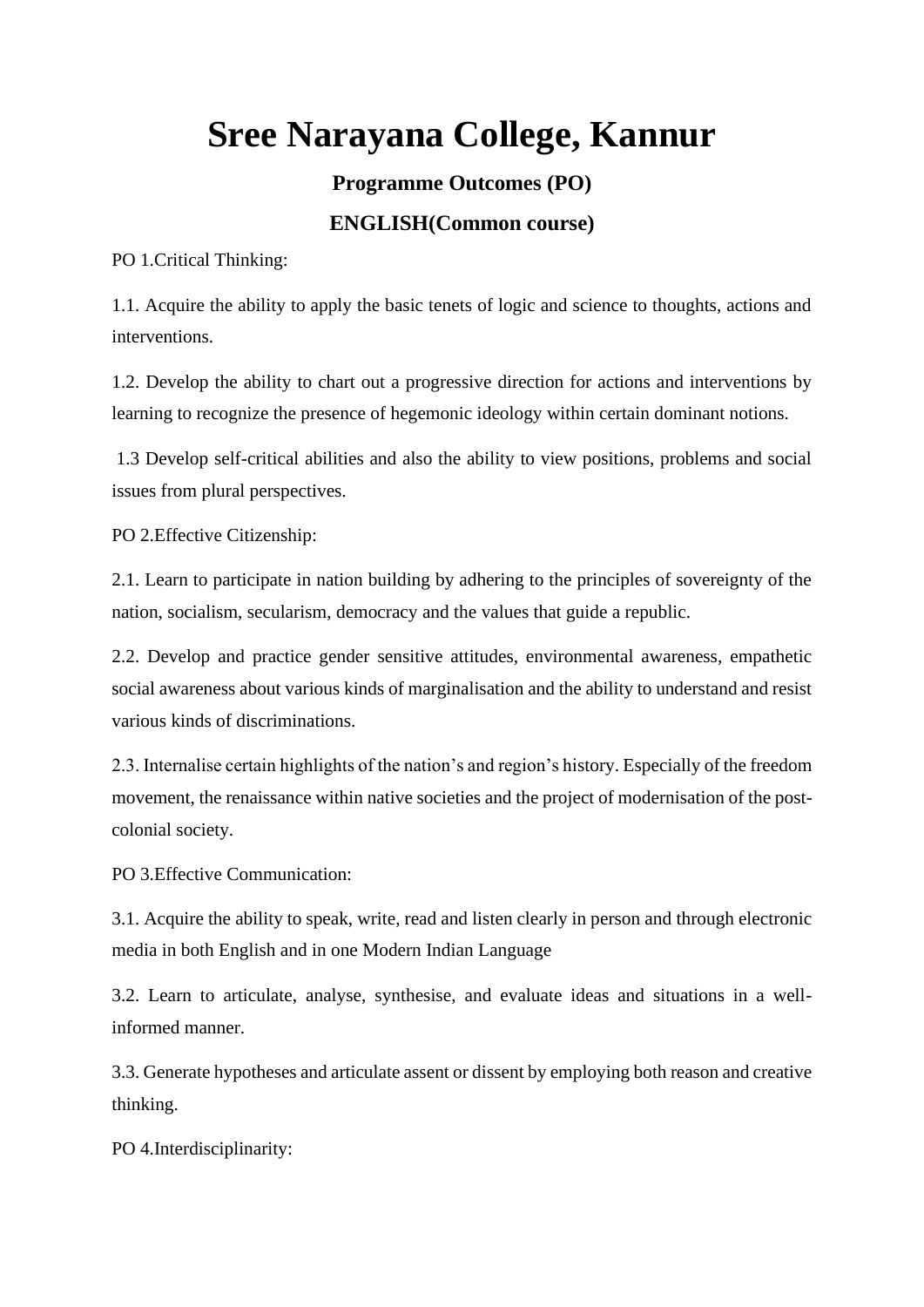4.1. Perceive knowledge as an organic, comprehensive, interrelated and integrated faculty of the human mind.

4.2. Understand the issues of environmental contexts and sustainable development as a basic interdisciplinary concern of all disciplines.

4.3. Develop aesthetic, social, humanistic and artistic sensibilities for problem solving and evolving a comprehensive perspective.

#### **Programme Specific Outcomes for BA in English Language and Literature**

PSO 1.Understand the historical contexts behind the origin and development of English literature with a special focus on various movements and the important works belonging to such movements.

PSO 2. Understand the current methodological issues in the study of literature and apply various reading strategies employed to selected literary as well as cultural texts.

PSO 3. Understand and apply the extended meaning of "English Literature" to various postcolonial and other writings in English.

PSO 4. Understand the basics of disciplines like Film Studies, Culture Studies, Fine Arts, Women's Writing, Dalit Writings, Post-colonial writing, Indian writing in English, Malayalam Literature and Literatures in Translation.

PSO 5. Understand and appreciate the interdisciplinary links that literary studies have with disciplines like Philosophy, History, Political Science, Sociology, Anthropology and the **Sciences** 

# **MALAYALAM (Additional common courses) PROGRAMME OUTCOMES**

\_\_\_\_\_\_\_\_\_\_\_\_\_\_\_\_\_\_\_\_\_\_\_\_\_\_\_\_\_\_\_\_\_\_\_\_\_\_\_\_\_\_\_\_\_\_\_\_\_\_\_\_\_\_\_\_\_\_\_\_\_\_\_\_\_\_\_\_\_\_\_\_\_\_\_

PO 1.Critical Thinking:

1. Acquire the ability to apply the basic tenets of logic and science to thoughts, actions and interventions.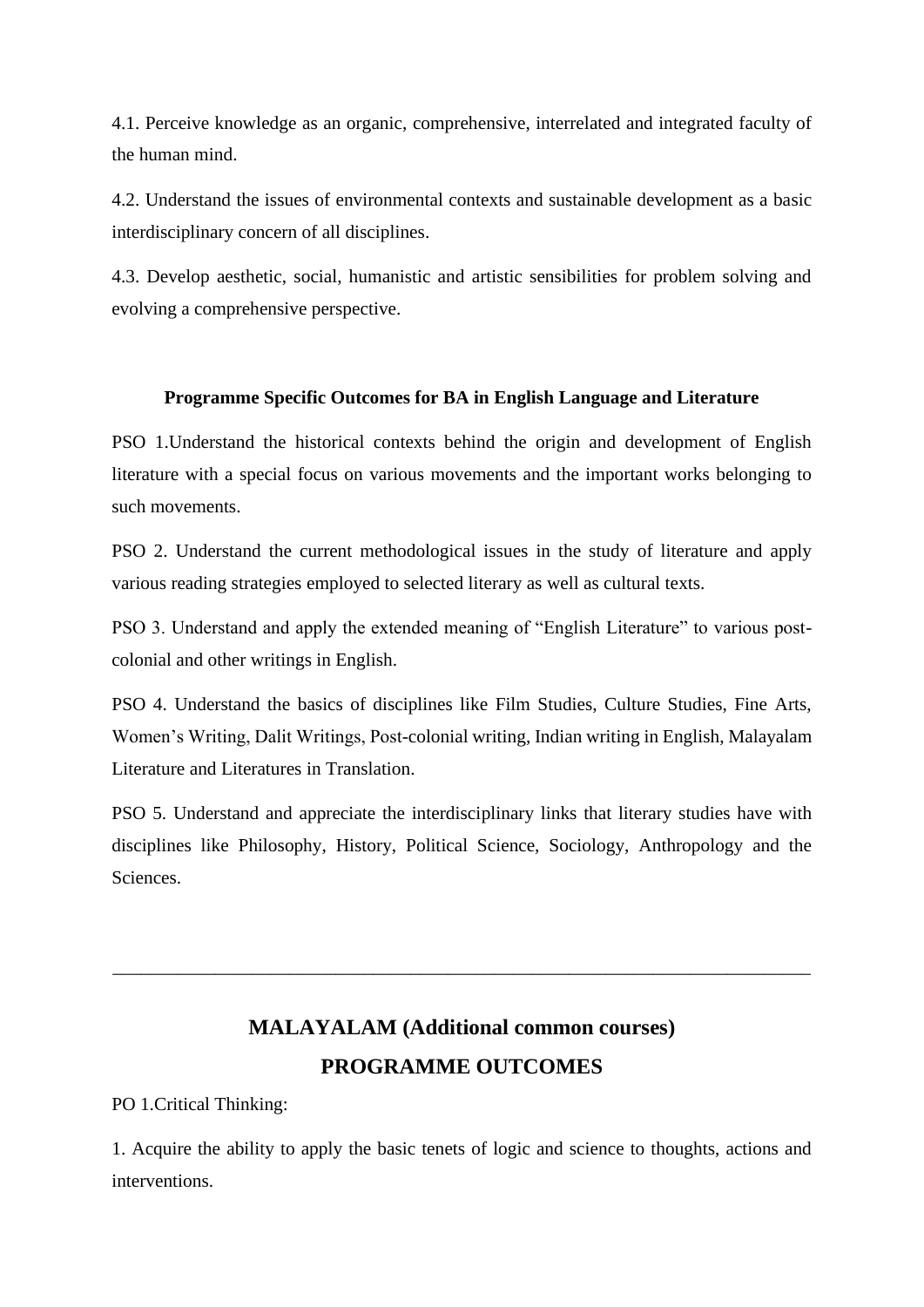2. Develop the ability to chart out a progressive direction for actions and interventions by learning to recognize the presence of hegemonic ideology within certain dominant notions.

3. Develop self-critical abilities and also the ability to view positions, problems and social issues from plural perspectives.

PO 2.Effective Citizenship:

1. Learn to participate in nation building by adhering to the principles of sovereignty of the nation, socialism, secularism, democracy and the values that guide a republic.

2. Develop and practice gender sensitive attitudes, environmental awareness, the ability to understand and resist various kinds of discrimination sand empathetic social awareness about various kinds of marginalisation.

3. Internalise certain highlights of the nation's and region's history. Especially of the freedom movement, the renaissance within native societies and the project of

modernisation of the post-colonial society.

PO 3.Effective Communication:

1. Acquire the ability to speak, write, read and listen clearly in person and through electronic media in both English and in one Modern Indian Language

2. Learn to articulate analysis, synthesis, and evaluation of situations and themes in a wellinformed manner.

3. Generate hypothesis and articulate assent or dissent by employing both reason and creative thinking.

PO 4.Interdisciplinarity:

1. Perceive knowledge as an organic comprehensive, interrelated and integrated faculty of the human mind

2. Understand the issues of environmental contexts and sustainable development as a basic interdisciplinary concern of all disciplines.

3. Develop aesthetic, social, humanistic and artistic sensibilities for problem solving and evolving a comprehensive perspective.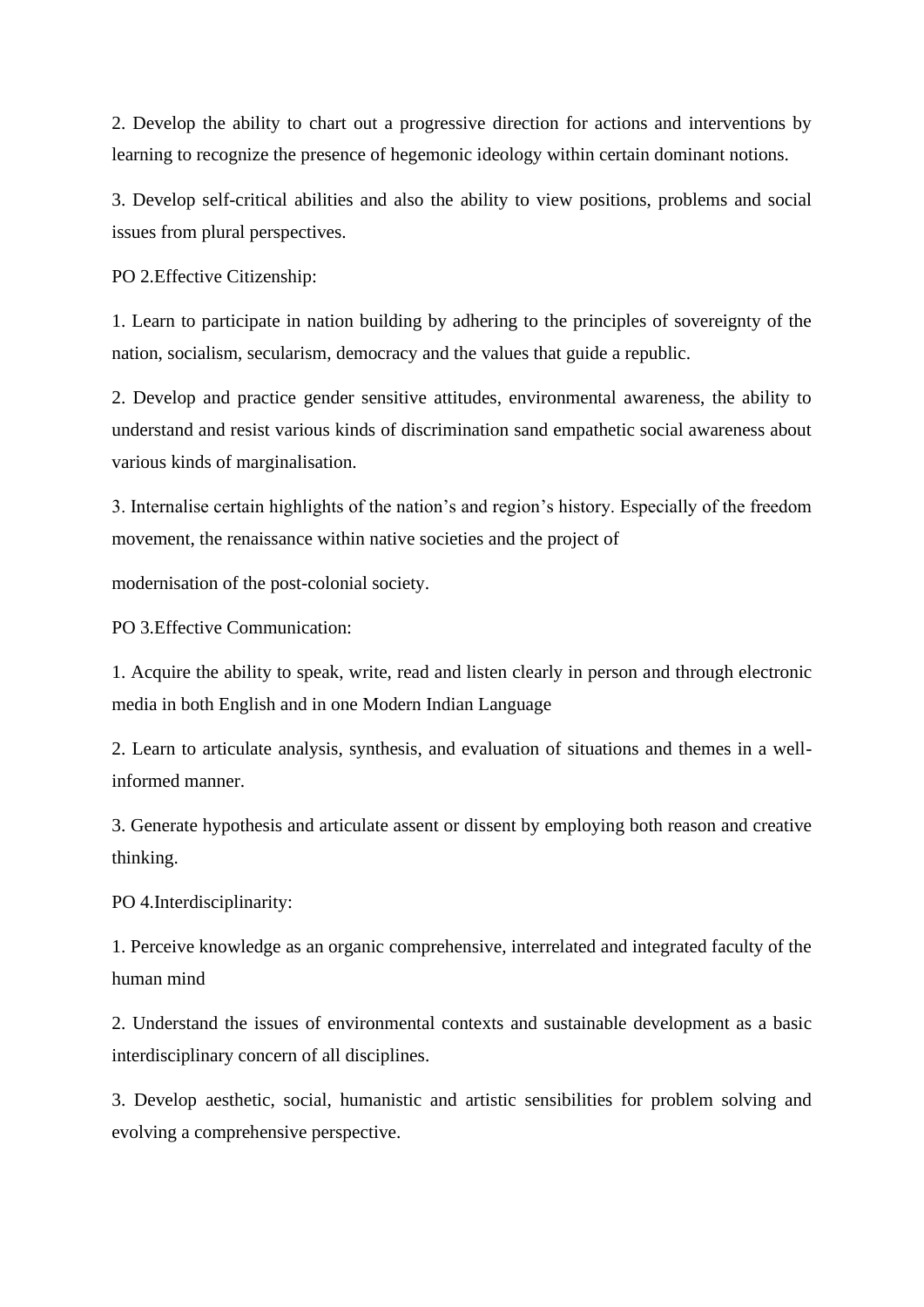### **HINDI (Additional common courses) PROGRAMME OUTCOMES (PO)**

PO 1.Critical Thinking:

1.1. Acquire the ability to apply the basic tenets of logic and science to thoughts, actions and interventions.

1.2. Develop the ability to chart out a progressive direction for actions and interventions by learning to recognize the presence of hegemonic ideology within certain dominant notions.

1.3 Develop self-critical abilities and also the ability to view positions, problems and social issues from plural perspectives.

PO 2.Effective Citizenship:

2.1. Learn to participate in nation building by adhering to the principles of sovereignty of the nation, socialism, secularism, democracy and the values that guide a republic.

2.2. Develop and practice gender sensitive attitudes, environmental awareness, empathetic social awareness about various kinds of marginalisation and the ability to understand and resist various kinds of discriminations.

2.3. Internalise certain highlights of the nation's and region's history. Especially of the freedom movement, the renaissance within native societies and the project of modernisation of the postcolonial society.

PO 3.Effective Communication:

3.1. Acquire the ability to speak, write, read and listen clearly in person and through electronic media in both English and in one Modern Indian Language

3.2. Learn to articulate, analyse, synthesise, and evaluate ideas and situations in a wellinformed manner.

3.3. Generate hypotheses and articulate assent or dissent by employing both reason and creative thinking.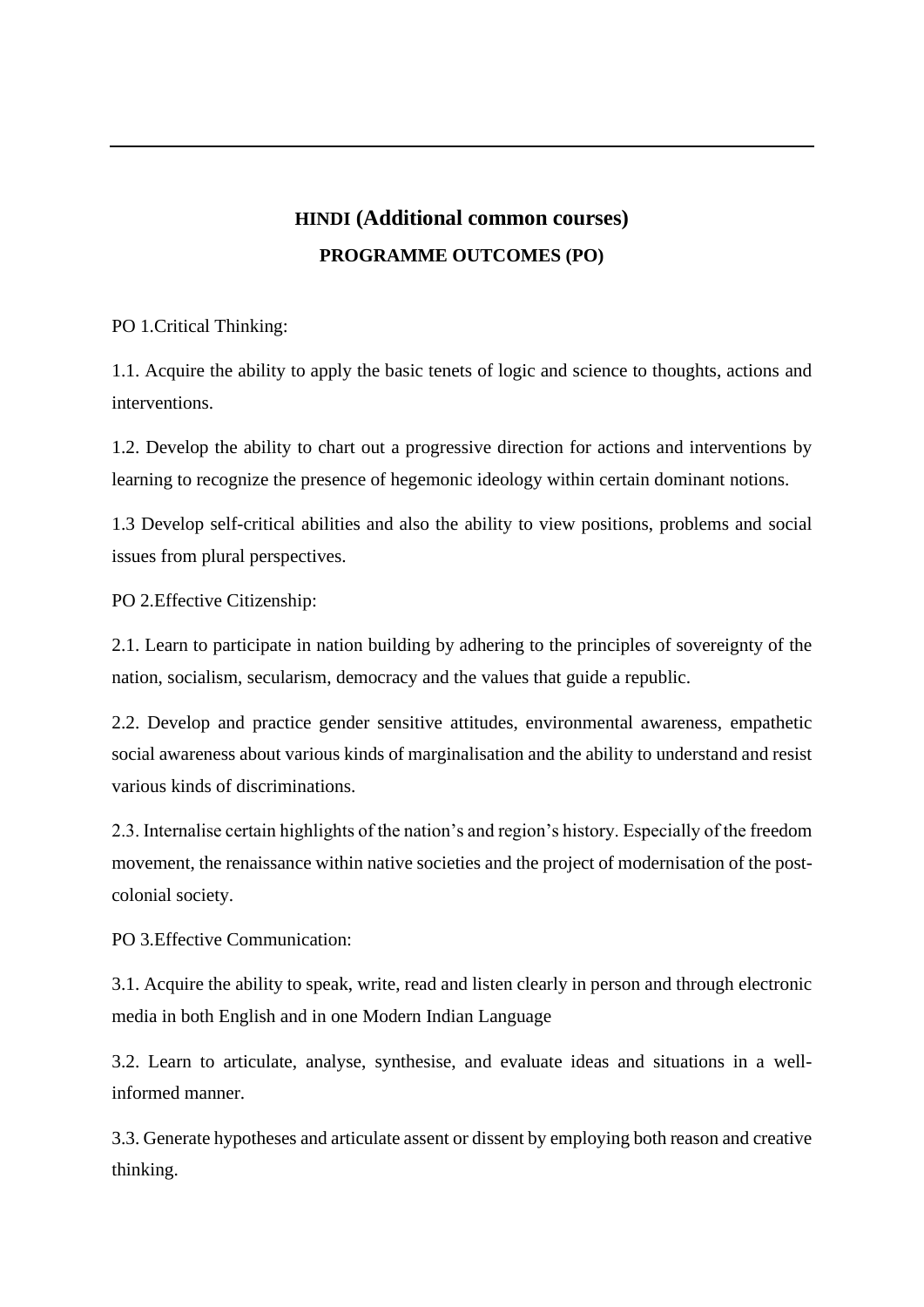PO 4.Interdisciplinarity:

4.1. Perceive knowledge as an organic, comprehensive, interrelated and integrated faculty of the human mind.

4.2. Understand the issues of environmental contexts and sustainable development as a basic interdisciplinary concern of all disciplines.

4.3. Develop aesthetic, social, humanistic and artistic sensibilities for problem solving and evolving a comprehensive perspective.

# **PROGRAMME SPECIFIC OUTCOME OF BSC ZOOLOGY PROGRAMME**

PSO1: Skill development for the proper identification, naming and classification of life forms especially animals.

PSO2: Acquisition of knowledge on structure, life cycle and life processes that exist among animal diversity through certain model organism studies.

PSO3: Understanding of various interactions that exist among plants animals and microbes; to develop the curiosity and love on the dynamicity of nature.

PSO4: Understanding of the major elements of variation that exist in the living world through comparative morphological and anatomical study.

PSO5: Ability to explain the diversity and evolution based on the empirical evidences in Morphology, Anatomy, Embryology, Physiology, Biochemistry, Molecular Biology and Life history.

PSO6: Skill development in the observation and study of nature, biological techniques and scientific investigation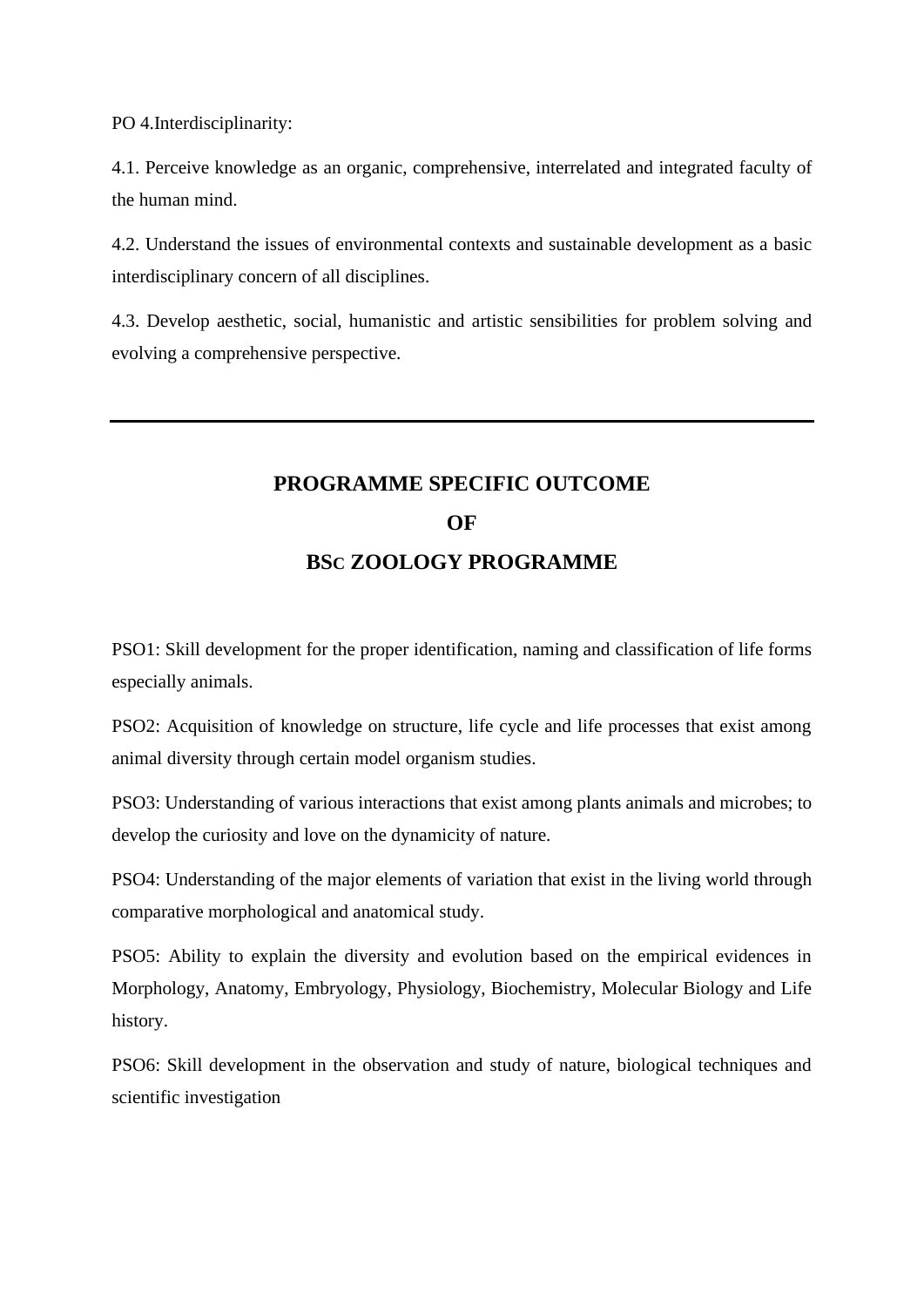PSO7: Making aware of the scientific and technological advancements in the fields of Information and Communication, Biotechnology and Molecular Biology for further learning and research.

PSO8: Internalisation of the concept of conservation and evolution through the channel of spirit of inquiry

**\_\_\_\_\_\_\_\_\_\_\_\_\_\_\_\_\_\_\_\_\_\_\_\_\_\_\_\_\_\_\_\_\_\_\_\_\_\_\_\_\_\_\_\_\_\_\_\_\_\_\_\_\_\_\_\_\_\_\_\_\_\_\_\_\_\_\_\_\_\_\_\_\_\_\_**

### **PROGRAMME SPECIFIC OUTCOME of**

### **B. Sc BOTANY**

PSO1: Skill development for the proper description using botanical terms, identification, naming and classification of life forms especially plants and microbes.

PSO2: Acquisition of knowledge on structure, life cycle and life processes that exist among plant and microbial diversity through certain model organism studies.

PSO3: Understanding of various interactions that exist among plants, animal and microbes; to develop the curiosity on the dynamicity of nature.

PSO4: Understanding of the major elements of variation that exist in the living world through comparative morphological and anatomical study.

PSO5: Ability to explain the diversity and evolution based on the empirical evidences in morphology, anatomy, embryology, physiology, biochemistry, molecular biology and life history.

PSO6: Skill development for the collection, preservation and recording of information after observation and analysis- from simple illustration to molecular database development.

PSO7: Making aware of the scientific and technological advancements- Information and Communication, Biotechnology and Molecular Biology for further learning and research.

PSO8: Internalisation of the concept of conservation and evolution through the channel of spirit of inquiry.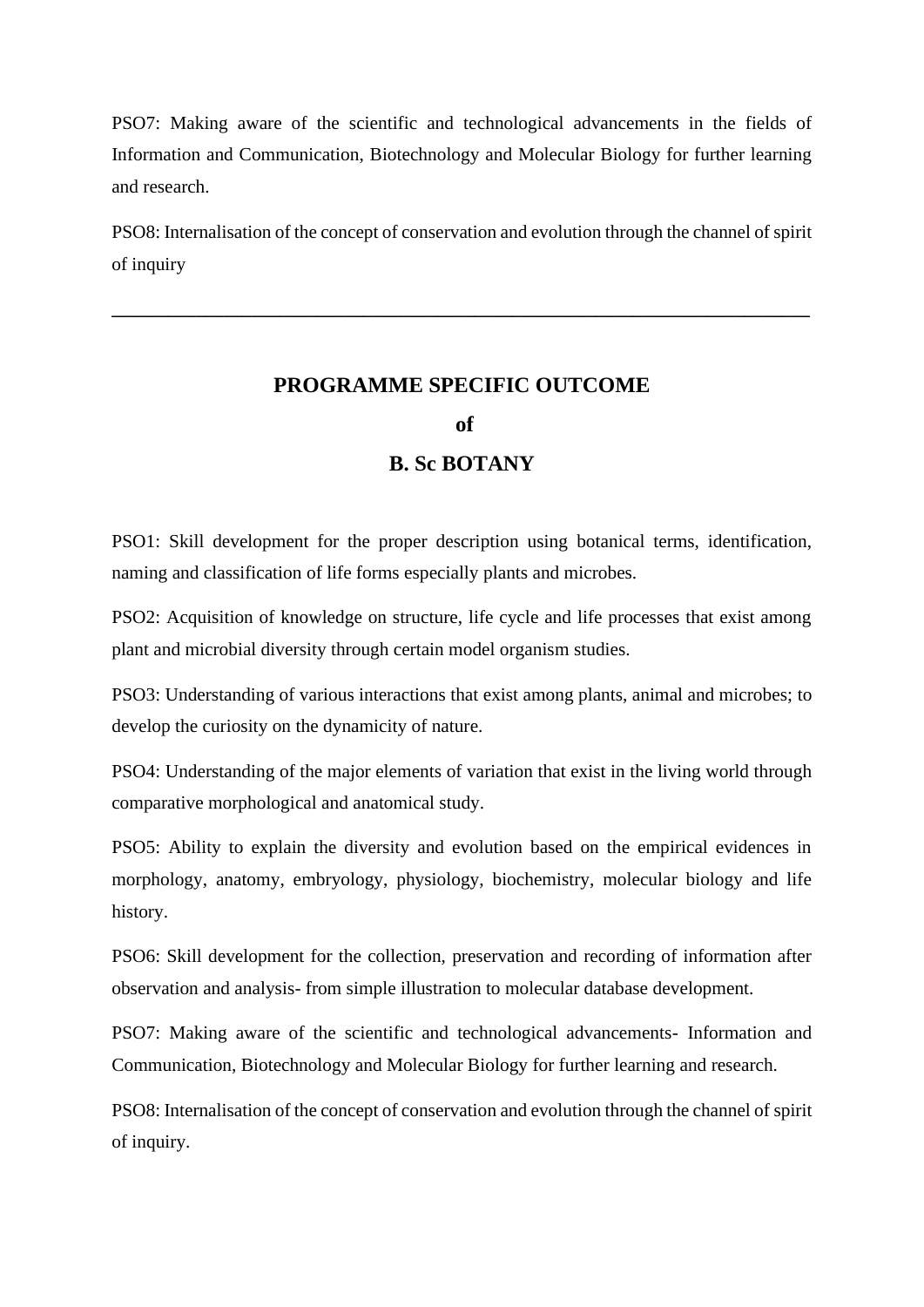### **PROGRAMME SPECIFIC OUTCOME**

#### **of**

### **B.Sc. MICROBIOLOGY**

PSO1: Understand general characteristics and classification of microorganisms

PSO2: Understand the physiological and environmental adaptations of microorganisms and the molecular aspects of microbial cells

PSO3: Understand the applicability and significance of microorganisms in the field of health, food, industry, agriculture and environment.

PSO4: Carry out standard laboratory techniques in the field of environmental, medical, agricultural and industrial microbiology

\_\_\_\_\_\_\_\_\_\_\_\_\_\_\_\_\_\_\_\_\_\_\_\_\_\_\_\_\_\_\_\_\_\_\_\_\_\_\_\_\_\_\_\_\_\_\_\_\_\_\_\_\_\_\_\_\_\_\_\_\_\_\_\_\_\_\_\_\_\_\_\_\_\_\_

# **PROGRAMME SPECIFIC OUTCOMES (PSOS) OF BSC CHEMISTRY**

After successful completion of three year degree program in Chemistry a student should be

able to: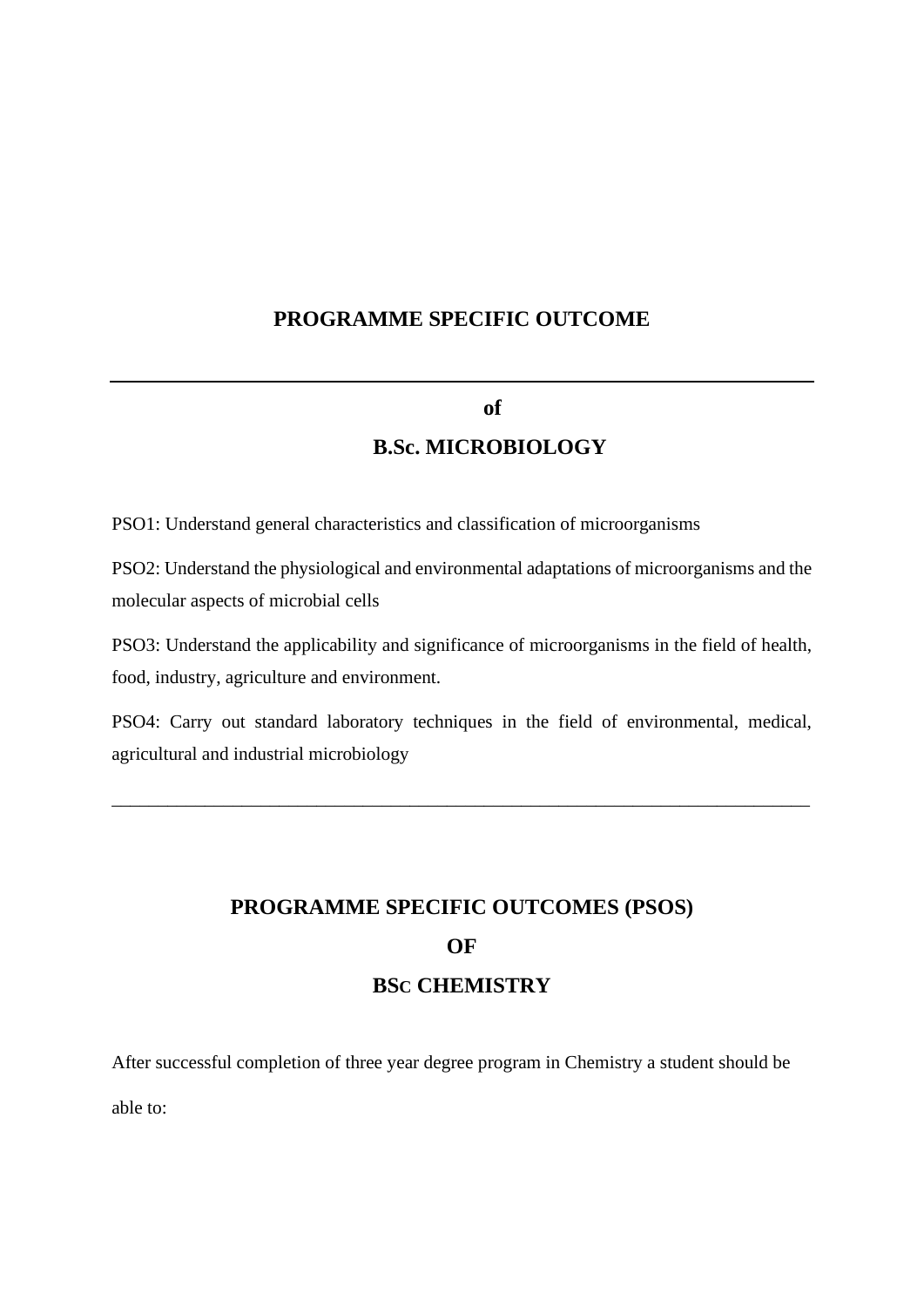PSO 1 Understand the fundamental concepts, principles and processes underlying the academic field of chemistry, its different subfields (analytical, inorganic, organic and physical), and its linkages with related disciplinary areas/subjects;

PSO 2 Demonstrate procedural knowledge that creates different types of professionals in the field of chemistry and related fields such as pharmaceuticals, chemical industry, teaching, research, environmental monitoring, product quality, consumer goods industry, food products, cosmetics industry, etc.;

PSO 3Employ critical thinking and the scientific method to design, carry out, record and analyse the results of chemical experiments and get an awareness of the impact of chemistry on the environment and the society.

PSO 4 Use chemical techniques relevant to academia and industry, generic skills and global competencies, including knowledge and skills that enable students to undertake further studies in the field of chemistry or a related field, and work in the chemical and non-chemical industry sectors.

PSO5 Undertake hands on lab work and practical activities which develop problem solving abilities required for successful career in pharmaceuticals, chemical industry, teaching, research, environmental monitoring, product quality, consumer goods industry, food products, cosmetics industry, etc.

PSO 6Understand safety of chemicals, transfer and measurement of chemical, preparation of solutions, and find out the green route for chemical reaction for sustainable development.

PSO 7 Create an awareness of the impact of chemistry on the environment, society, and development outside the scientific community.

\_\_\_\_\_\_\_\_\_\_\_\_\_\_\_\_\_\_\_\_\_\_\_\_\_\_\_\_\_\_\_\_\_\_\_\_\_\_\_\_\_\_\_\_\_\_\_\_\_\_\_\_\_\_\_\_\_\_\_\_\_\_\_\_\_\_\_\_\_\_\_\_\_\_

#### **PROGRAMME SPECIFIC OUTCOME**

#### **OF**

#### **BSC PHYSICS**

PSO1: Understand and apply the principles of Classical mechanics, Quantum mechanics, Thermodynamics, Nuclear physics and Electrodynamics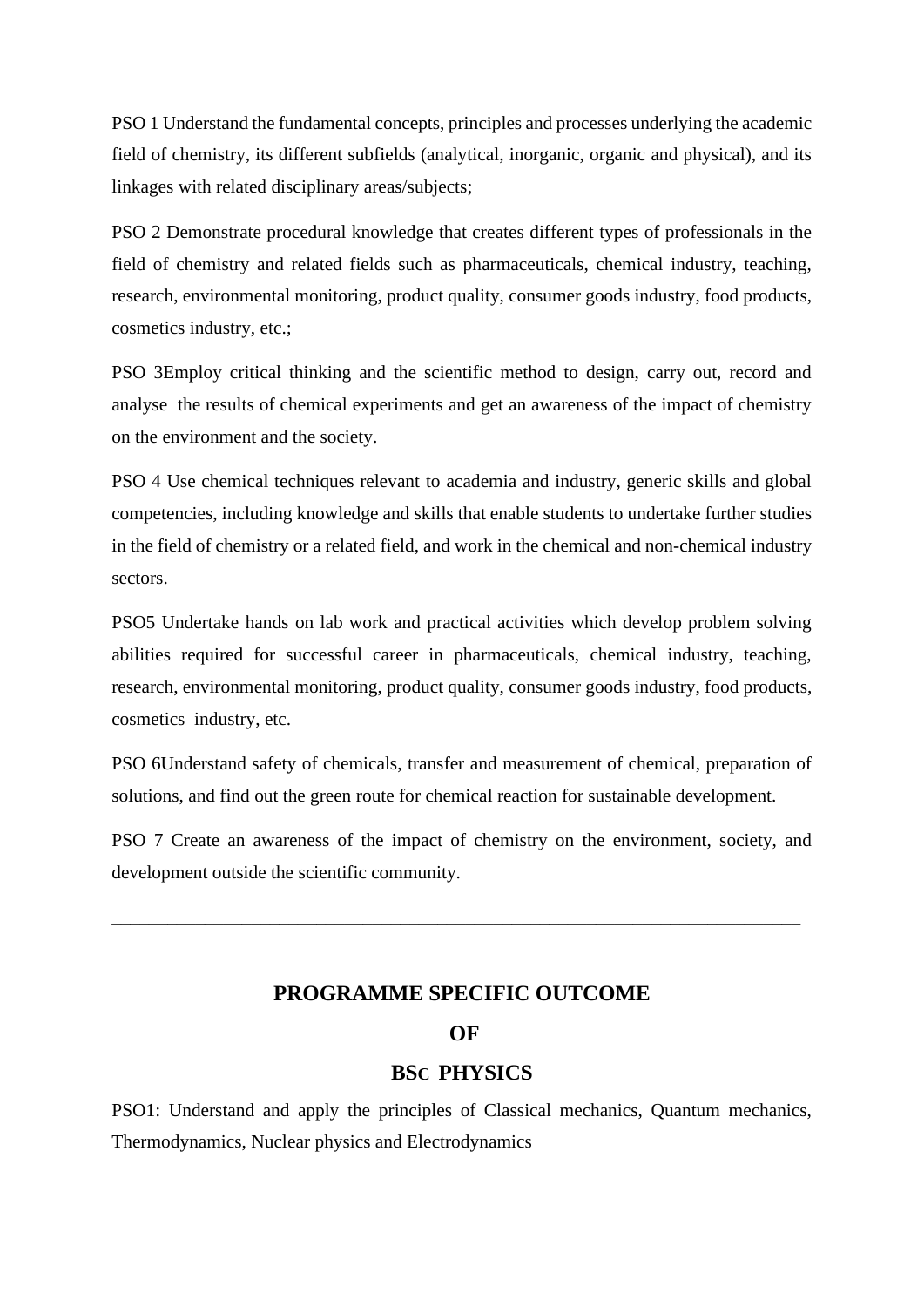PSO 2:Understand and apply the principles of Solid state physics, Optics, Photonics and Spectroscopy

PSO 3:Understand the principles of Electronics, Design and test electronic circuits

PSO 4: Understand and apply the principles of Mathematical Physics and Computational Physics and do Error analysis in measurements

\_\_\_\_\_\_\_\_\_\_\_\_\_\_\_\_\_\_\_\_\_\_\_\_\_\_\_\_\_\_\_\_\_\_\_\_\_\_\_\_\_\_\_\_\_\_\_\_\_\_\_\_\_\_\_\_\_\_\_\_\_\_\_\_\_\_\_\_\_\_\_\_\_\_\_

# **PROGRAMME SPECIFIC OUTCOMES OF B.Sc. MATHEMATICS**

PSO 1: Understand the basic concepts and tools of Mathematical logic, Set theory, Number theory, Geometry, Calculus, Algebra, Abstract structures, Linear Algebra, Analysis, Laplace transforms, Fourier series, Graph theory, and Optimization and methods of proofs.

PSO 2: Model real world problems into Mathematical problems and find solutions and understand the application of Mathematics in other Sciences and Engineering.

### **PROGRAMME SPECIFIC OUTCOME**

\_\_\_\_\_\_\_\_\_\_\_\_\_\_\_\_\_\_\_\_\_\_\_\_\_\_\_\_\_\_\_\_\_\_\_\_\_\_\_\_\_\_\_\_\_\_\_\_\_\_\_\_\_\_\_\_\_\_\_\_\_\_\_\_\_\_\_\_\_\_\_\_\_\_\_

#### **OF**

#### **B.COM DEGREE**

After the successful completion of the B.Com Degree Programme, the students shall be able to;

PSO 1: Understand the concepts and techniques of commerce and its application in business environment

PSO 2: Conceive the ideas on entrepreneurship and develop the skills for setting up and management of business organizations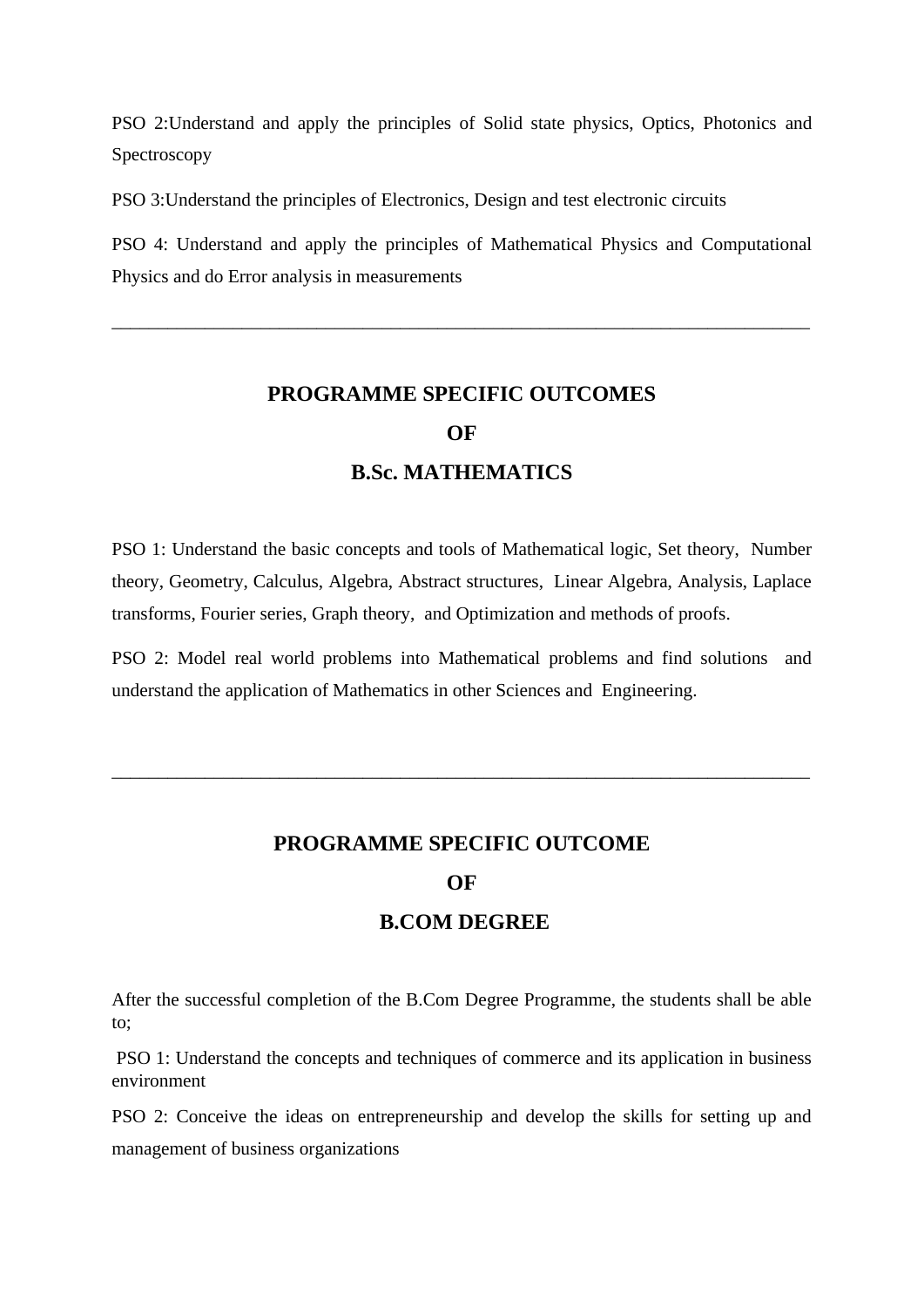PSO 3: Develop the skills and abilities to become competent and competitive in the business world

PSO 4: Develop the competency to take wise decisions at personal and professional level

PSO 5: Appraise the impact of other disciplines on the working of business

# **PROGRAMME SPECIFIC OUTCOME OF BACHELOR OF BUSINESS ADMINISTRATION**

\_\_\_\_\_\_\_\_\_\_\_\_\_\_\_\_\_\_\_\_\_\_\_\_\_\_\_\_\_\_\_\_\_\_\_\_\_\_\_\_\_\_\_\_\_\_\_\_\_\_\_\_\_\_\_\_\_\_\_\_\_\_\_\_\_\_\_\_\_\_\_\_\_\_\_

PSO 1: Gain knowledge and skills in the areas of Management principles and practices, finance, human resource management and marketing

PSO 2: Acquire knowledge in accounting principles and practices and its application in real business settings

PSO 3: Apply concepts, theories, tools and techniques of statistics, information techniques, economics and numerical skills for decision making

PSO 4: Build entrepreneurial spirit, develop research attitude and entrepreneurial competencies and managerial abilities

\_\_\_\_\_\_\_\_\_\_\_\_\_\_\_\_\_\_\_\_\_\_\_\_\_\_\_\_\_\_\_\_\_\_\_\_\_\_\_\_\_\_\_\_\_\_\_\_\_\_\_\_\_\_\_\_\_\_\_\_\_\_\_\_\_\_\_\_\_\_\_\_\_\_\_

### **PROGRAMME SPECIFIC OUTCOME**

#### **OF**

#### **B. A ECONOMICS**

The revised curriculum and syllabi of BA Economics Programme of Kannur University provide a structure of core courses, complementary elective courses and generic elective courses. Diversified course structure will contribute towards all round development of the student. The undergraduate programme in economics borrows ideas and techniques from a variety of other disciplines including history, geography, mathematics, statistics, management and environmental science. An undergraduate programme with sound footing in economic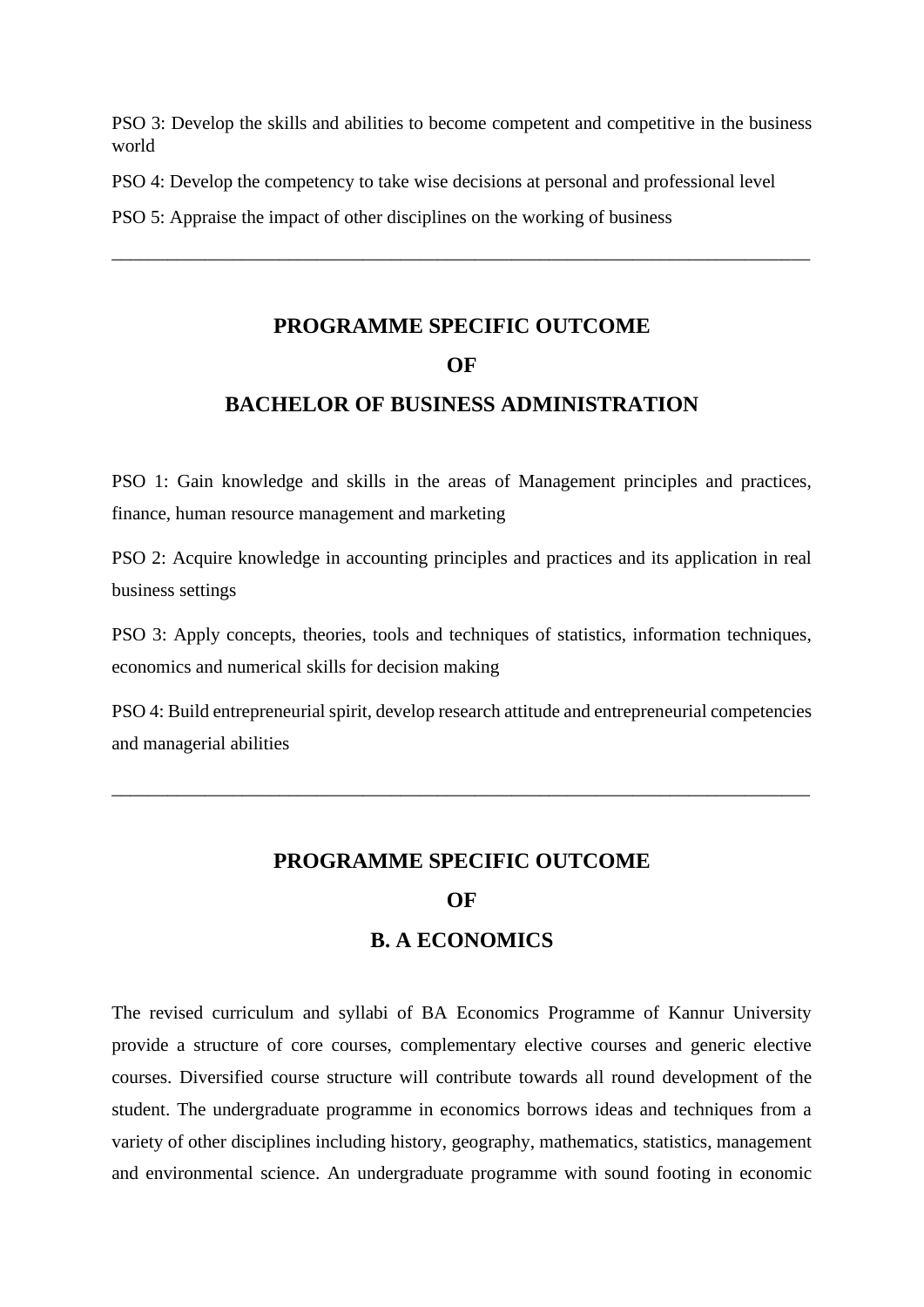theory and empirics would equip the students to a range of career options in the field of economics, finance, commerce, entrepreneurship and management. The specific outcomes of the programme are summarized below:

1. The programme with structured curricula will support the academic development of the undergraduates.

2. The programme will provide the students with the opportunity to pursue courses that emphasize quantitative, qualitative and theoretical aspects of economics.

3. The programme will provide a well-resourced teaching learning environment for the students of economics, which will definitely lead to the ultimate educational goal of "learning to be".

4. The programme will promote academic writing, critical thinking and research aptitude among the students.

5. Needless to point out, the students will gain a source of livelihood by expanding their skill set and widening their knowledge horizon.

\_\_\_\_\_\_\_\_\_\_\_\_\_\_\_\_\_\_\_\_\_\_\_\_\_\_\_\_\_\_\_\_\_\_\_\_\_\_\_\_\_\_\_\_\_\_\_\_\_\_\_\_\_\_\_\_\_\_\_\_\_\_\_\_\_\_\_\_\_\_\_\_\_\_\_

## **PROGRAMME SPECIFIC OUTCOMES (POS) OF B A HISTORY**

With the successful completion of BA History Programme from Kannur University, the student should be able to:

PSO.1. Understand factual and conceptual aspects of historical changes in multiple areas of the world

PSO.2. Think contextually and critically about the past to understand human experiences

PSO.3. Analyse why and how historical events take place based on the verification of diverse evidences and arguments

PSO.4. Design and write research papers based on primary and secondary sources